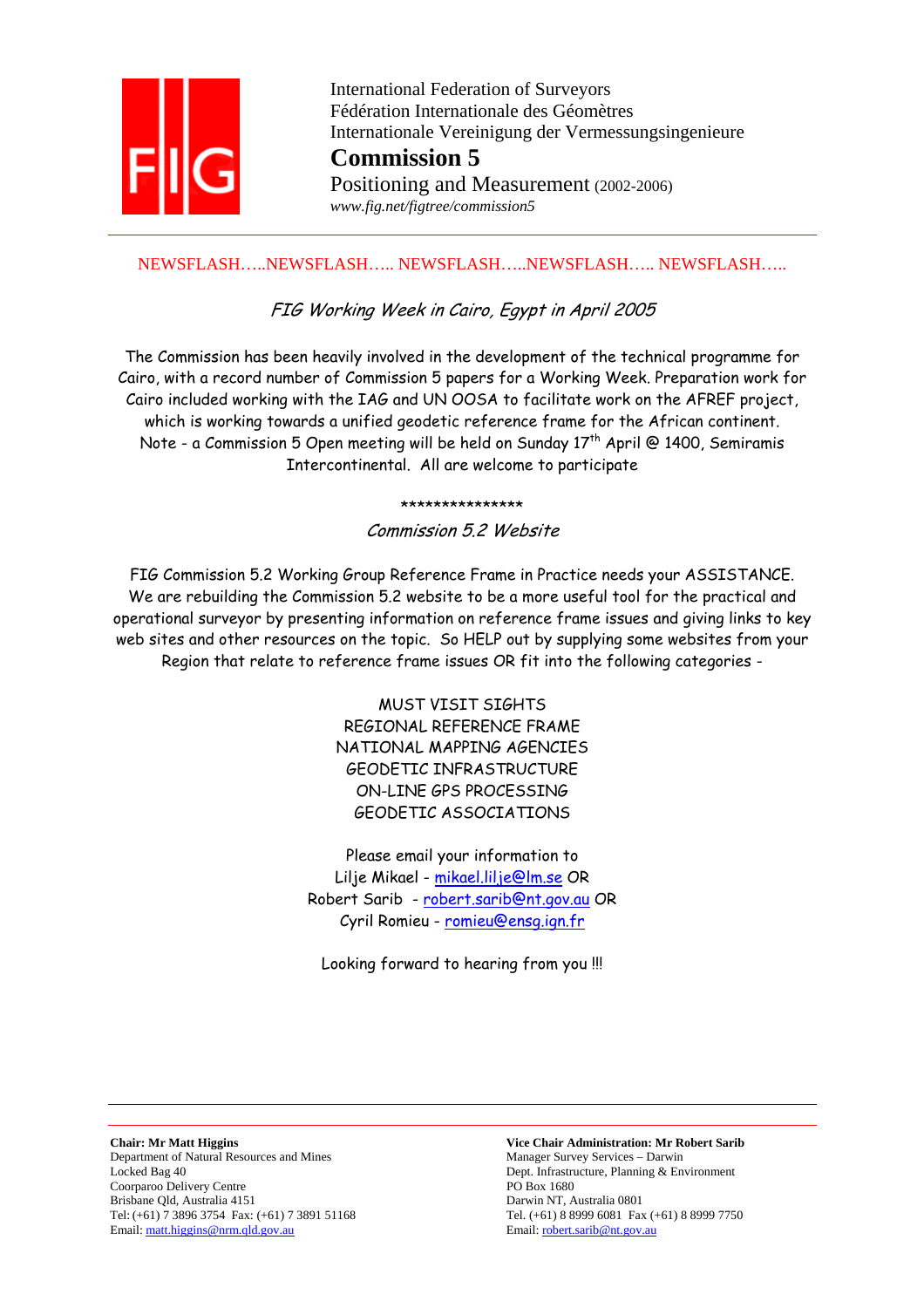# Dear Colleague,

I am writing to you on behalf of the FIG Commission 5 Steering Committee, which is made up of myself (as Chair) along with the Vice Chairs (Chairs of the Working Groups) and the Vice Chair for Administration. You are receiving this as a national delegate or correspondent member of Commission 5 for your country.

This newsletter reports on recent events involving FIG Commission 5 and progress of Working Group and liaisons with other like professional bodies and associations. The newsletter also outlines future events involving FIG Commission 5.

# **1. Introduction**

In the past year Commission 5 has been very active at FIG and other related events. There has also been increased emphasis on cooperation with our Sister Associations and with the United Nations. Major new developments include:

- Commission 5 had very strong participation in the 2004 Annual Working Week in Athens.
- In December 2004 the FIG President signed a Memorandum of Understanding with the United Nations Office for Outer Space Affairs. This followed lead up work by Commission 5.
- We have established Commission 5 Sub Group 5.3.3 on Development and Modernization of Global Navigation Satellite Systems (GNSS). The goal is present current information to FIG members about international efforts on the development and improvement of GNSS (i.e. GPS, GLONASS, GALILEO and others).
- Cooperation with the International Association of Geodesy (IAG) continues to progress very well with joint participation at several events and close cooperation on some key international projects.
- We also continued to build our web pages as a repository of information for delegates and other interested parties.

# **2. Events**

### *FIG Working Week in Athens, Greece May 22 - 27, 2004*

In Athens, the General Assembly appointed Prof. Jean-Marie Becker (the immediate past Chair of Commission 5) as a new Honorary Member of FIG. Those of us who have worked closely with Jean-Marie in the past were very happy to see the Federation recognise his long and very constructive involvement in FIG and his contribution and devotion to our profession.

Commission 5 assisted in inviting keynote speeches from the United Nations Office for Outer Space Affairs and the International Association of Geodesy. The Commission was involved in 7 sessions with 42 presentations in the following sessions in the technical symposium:

- TS3 Standards, Quality Assurance and Calibration
- TS7 Reference Frame in Practice
- TS11 Positioning and Measurement Technologies and Practices I GNSS Networks
- TS26 Positioning and Measurement Technologies and Practices II Laser Scanning and Photogrammetry
- TS29 Positioning and Measurement Technologies and Practices III Applications and Processing

Commission 5 was also involved in the following joint sessions:

- TS13 Appropriate Technologies for Good Land Administration I
- WSH3 Vertical Reference Frame & Marine Construction/Dredging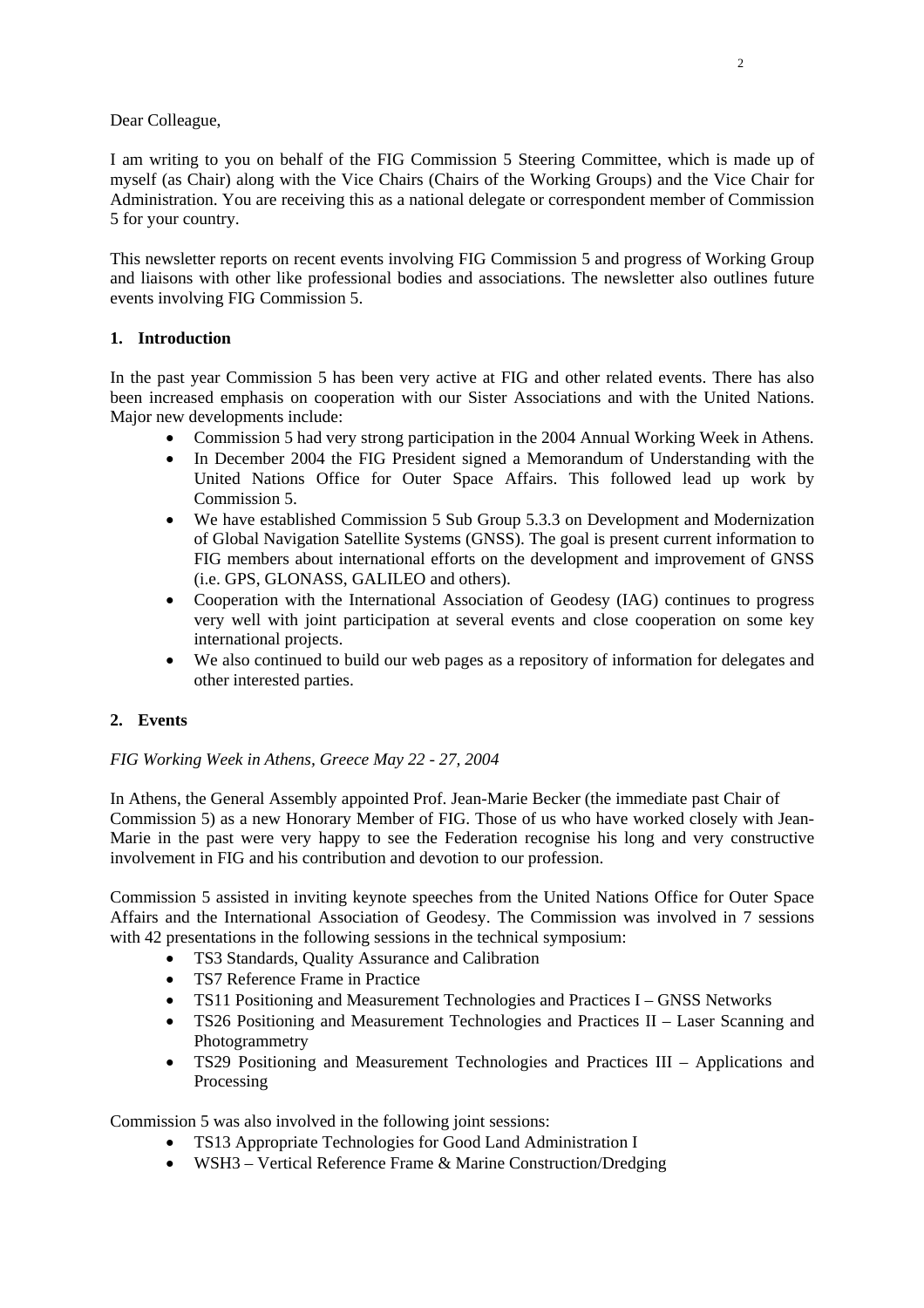The Commission had three meetings during the week; an open Commission meeting and two Steering Committee meetings. The open Commission meeting was attended by 17 people and enabled good discussion of the Work Plan and future FIG events. Key activities during the Steering Committee meetings were:

- A review of Working Group progress at the half way point in the 2002 to 2006 Work Plan.
- Planning for Commission 5 involvement in coming events.

A full report on our activities in Athens is available on the Commission 5 web pages. http://www.fig.net/commission5/index.htm

### *FIG Regional Conference for Asia and the Pacific, 3-7 October, 2004, Jakarta, Indonesi*a

It was planned that Rob Sarib, Vice Chair for Administration and I would represent Commission 5 in Jakarta. Unfortunately due to the bombing of the Australian embassy in Jakarta shortly before the Regional Conference, we were both unable to obtain travel approval from our employers. This was a great shame, especially given that I am one of only two Commission Chairs based outside Europe and took the lead on behalf of Commissions in the coordination of the technical programme for Jakarta. Even so, the President of the International Association of Geodesy (IAG) attended the event and several technical sessions on Commission 5 topics went ahead and were well attended.

I am also very honoured to report that in Jakarta, the Advisory Committee of Commission Officers (ACCO), elected me to represent all the Commissions on the FIG Council for 2005 and 2006.

### *United Nations Workshop on Global Navigation Satellite Systems (GNSS), Austria*

In December 2004, I represented FIG at the latest in a series of meetings and workshops on the use and applications of Global Navigation Satellite Systems (GNSS) hosted by the United Nations Office for Outer Space Affairs (UN OOSA) and also supported by the State Department of the USA. This follows my attendance at the same event in December 2003. My involvement comes from representing FIG as a member of the UN Action Team on GNSS.

The meetings and workshops in December 2004 involved the key players delivering GNSS components including the USA's Global Positioning System (GPS), Russia's GLONASS and Europe's planned Galileo system. Another feature of the series of meetings has been a strong focus on improving infrastructure and capacity building for GNSS use in developing countries and countries in transition. The global user community was also well represented with major players in the many application areas, including other key organisations for the surveying and mapping community, the International Association of Geodesy (IAG), IAG's International GPS Service (IGS) and the International Cartographic Association (ICA).

There were three highlights for FIG and the surveying and mapping community generally:

- The signing of a Memorandum of Understanding (MoU) by Sergio Camacho, the Director of UN OOSA and Holger Magel, the President of FIG. A meeting at working level later in the week, explored concrete areas of cooperation between UN OOSA and FIG and three main topics were identified:
- Space Science and Technology education generally;
- GNSS education specifically and;
- Space Technology for Disaster Management
- The establishment of an International Committee on GNSS (ICG) under the auspices of the UN, of which FIG will be a member.
- There were many presentations, workshops and working group meetings on issues related to GNSS applications, infrastructure and capacity building globally and also with a focus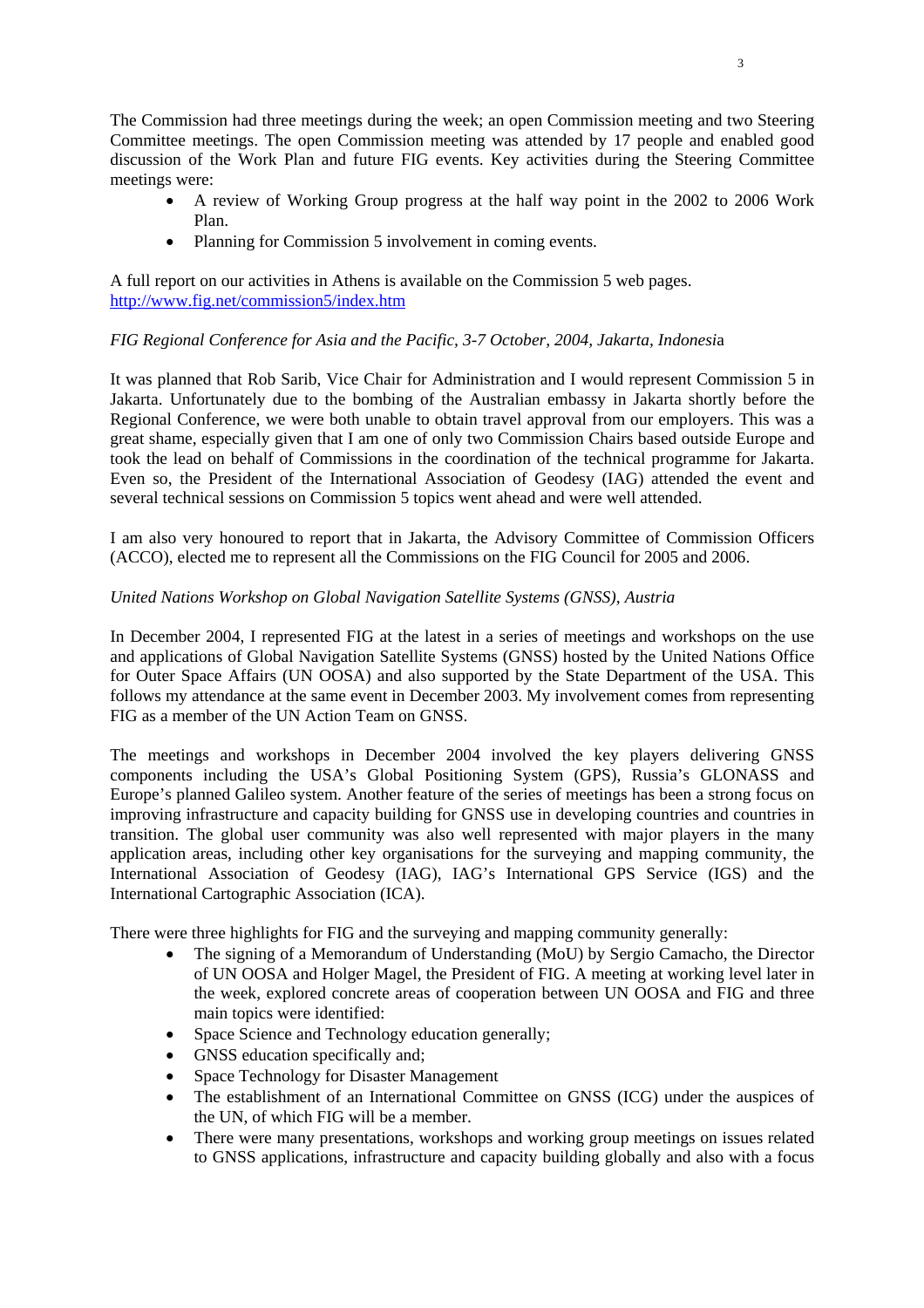on the needs of developing countries and countries in transition. The presentations are freely available at:

• http://www.oosa.unvienna.org/SAP/act2004/vienna/presentations/

My full report on these GNSS meetings and workshops is available on the Commission 5 web pages. http://www.fig.net/news/news\_2005/vienna\_dec\_2004\_higgins.htm

# *FIG Council Meeting*

I attended the FIG Council meeting in Munich, Germany on the last weekend of January 2005. That was in my new capacity as Commission representative on Council for 2005 and 2006.

# **3. Future Events**

### *International Association of Geodesy Scientific Assembly in Cairns, Australia in August 2005.*

I am on the Local Organising Committee for this event. There will be some sessions on operational geodesy issues where FIG will be a joint participant. It is also planned that several members of the Commission 5 Steering Committee will attend Cairns and there will be a joint meeting with the Chairs of the IAG Commissions and relevant IAG Services. FIG Commissions 4 and 6 may also be involved in that meeting. The meetings in Cairns will enable us to make even more concrete plans for cooperation between FIG and IAG, and give more substance to our MoU.

### **4. Working Group Business**

The Working Groups of Commission 5 continue to make good progress on their Work Plans. Some highlights from 2004 are -

*WG 5.1 Standards & Quality assurance, Chair Rudolf Staiger (Germany)* 

- FIG Commission 5 was well represented at a meeting in Washington DC in September, 2004 of ISO Technical Committee 172 Sub-Committee 6, which covers Geodetic and Surveying Instruments. A report on the meeting by Hans Heister is available at: http://www.fig.net/standards\_network/rep\_tc172\_c6\_sept\_2004.pdf
- Work has begun to capture a digital version of the previous FIG publication on EDME Calibration. The plan is to then update the content and republish it on the FIG web site in electronic form.

*WG 5.2 Reference Frame in Practice, Co-Chairs Mikael Lilje (Sweden), Cyril Romieu (France).* 

- Work continues on redesigning the content on the FIG web pages for this Working Group. The intention is to make it more user focussed by presenting practical information on reference frame issues and giving links to key web sites and other resources on the topic.
- In December 2004, Cyril Romieu took over from Michel Kasser as a Co-Chair of WG 5.2. Cyril works with Michel at the National School of Geographic Sciences (ENSG) near Paris. In the same campus are the people responsible for the International Reference Frame. Michel will continue to be a member of the Commission 5 Steering Committee.

*WG 5.3 Integrated Positioning, Navigation and Mapping Systems, Chair Naser El-Sheimy (Canada)* 

- Planning has begun for the next Mobile Mapping Symposium in Padova, Italy. The symposium series is organized in collaboration with the IAG Commission 4 and ISPRS Commission II and continues to be a good example of cooperation with IAG and ISPRS.
- The membership of Commission 5 Sub Group 5.3.3 on Development and Modernization of Global Navigation Satellite Systems (GNSS) continues to grow. Georgia Fotopolous (Canada) and Larry Hothem (USA) lead the Sub Group. The goal is present current information to FIG members about international efforts on the development and